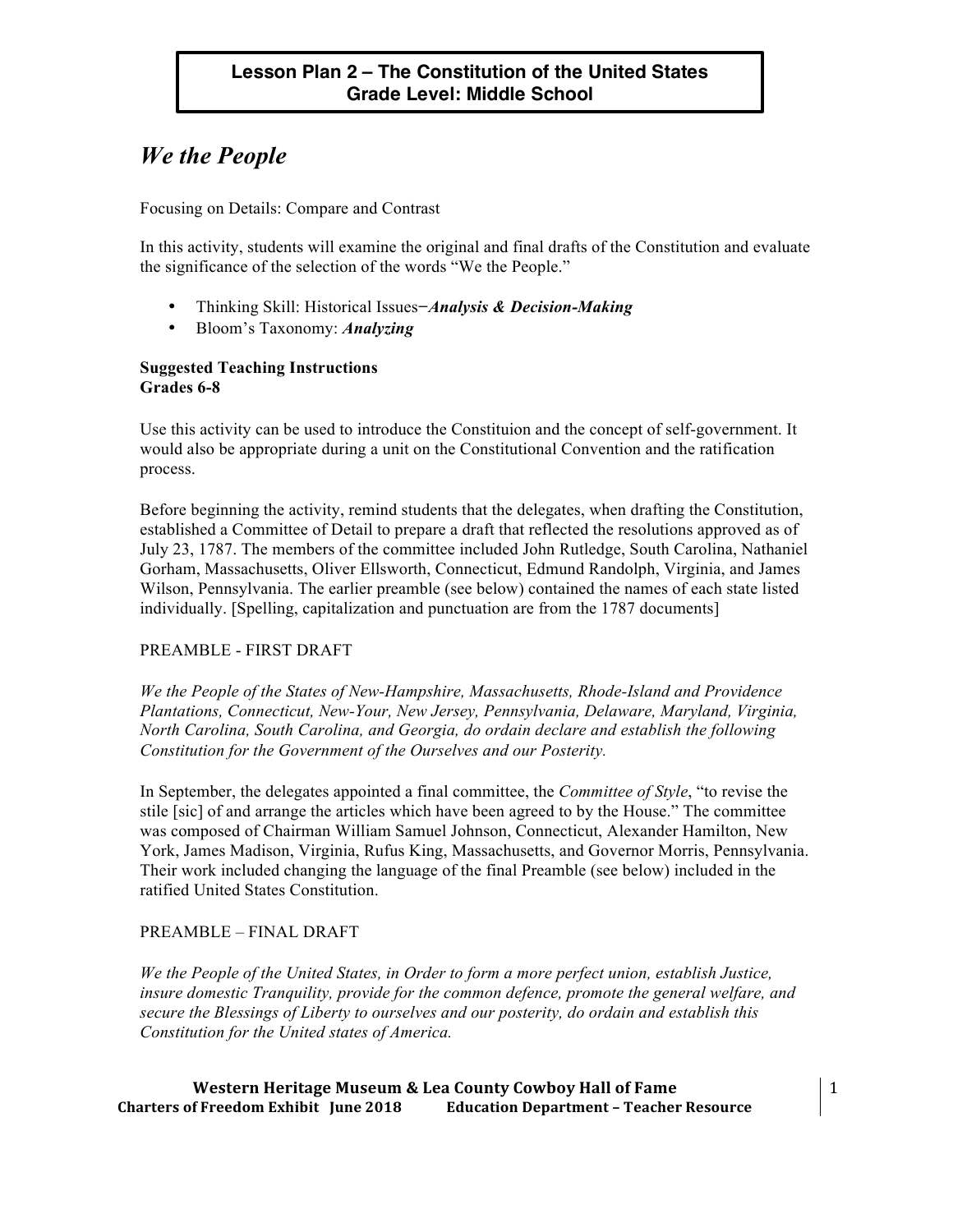# **ACTIVITY**

Have the students examine the documents, ask them to consider the following questions:

- What is the difference between the Preamble of the draft and the final version?
- What is the significance of changing the wording?
- $\triangleright$  After the students share their responses to the first two questions, inform students that the first major change involved opening the Preamble with the words, "We the People of the United States," rather than listing each state individually. The second change lengthened the Preamble, which explained the document's intention to establish a new government and articulated the purposes of the new government.
- Why do you think the delegates assigned to the Committee of Style changed the opening of the Preamble?
- Once the constitution was sent to the states for ratification, what objections may they have to the changes made from the original draft to the final version?
- $\triangleright$  After discussing the fourth question, share with the students that once the Constitution reached the states, there was immediate reaction to the Preamble. Patrick Henry, Virginia asked during the ratifying convention in Richmond, "Who authorized them to speak the language of 'We the People' . . .instead of 'We the States'? States are the characteristics and the soul of a confederation . . . The people gave them no power to use their name."
- $\triangleright$  After completing the activity ask students to respond to the question: imagine you are delegate sent to the Constitutional Convention. Which Preamble would you have supported?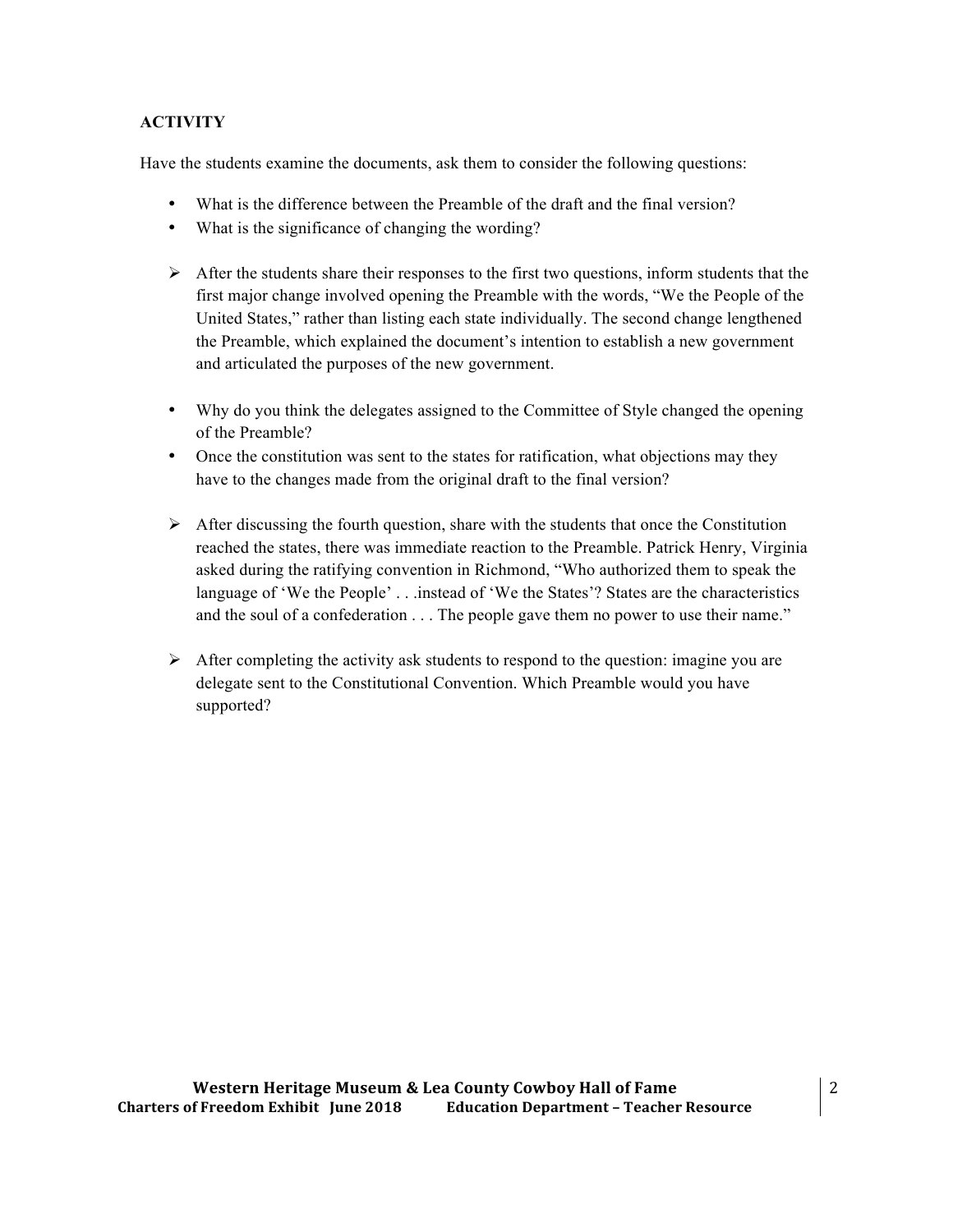*Note:* The following text is a transcription of the Constitution as Jacob Shallus inscribed it on parchment (the document on display in the Rotunda at the National Archives Museum.) *The spelling and punctuation reflect the original.*

# **The Constitution of the United States: A Transcription**

**We the People** of the United States, in Order to form a more perfect Union, establish Justice, insure domestic Tranquility, provide for the common defence, promote the general Welfare, and secure the Blessings of Liberty to ourselves and our Posterity, do ordain and establish this Constitution for the United States of America.

## **Article.)I.**

## Section. 1.

All legislative Powers herein granted shall be vested in a Congress of the United States, which shall consist of a Senate and House of Representatives.

#### Section. 2.

The House of Representatives shall be composed of Members chosen every second Year by the People of the several States, and the Electors in each State shall have the Qualifications requisite for Electors of the most numerous Branch of the State Legislature.

No Person shall be a Representative who shall not have attained to the Age of twenty five Years, and been seven Years a Citizen of the United States, and who shall not, when elected, be an Inhabitant of that State in which he shall be chosen.

Representatives and direct Taxes shall be apportioned among the several States which may be included within this Union, according to their respective Numbers, which shall be determined by adding to the whole Number of free Persons, including those bound to Service for a Term of Years, and excluding Indians not taxed, three fifths of all other Persons. The actual Enumeration shall be made within three Years after the first Meeting of the Congress of the United States, and within every subsequent Term of ten Years, in such Manner as they shall by Law direct. The Number of Representatives shall not exceed one for every thirty Thousand, but each State shall have at Least one Representative; and until such enumeration shall be made, the State of New Hampshire shall be entitled to chuse three, Massachusetts eight, Rhode-Island and Providence Plantations one, Connecticut five, New-York six, New Jersey four, Pennsylvania eight, Delaware one, Maryland six, Virginia ten, North Carolina five, South Carolina five, and Georgia three.

When vacancies happen in the Representation from any State, the Executive Authority thereof shall issue Writs of Election to fill such Vacancies.

The House of Representatives shall chuse their Speaker and other Officers; and shall have the sole Power of Impeachment.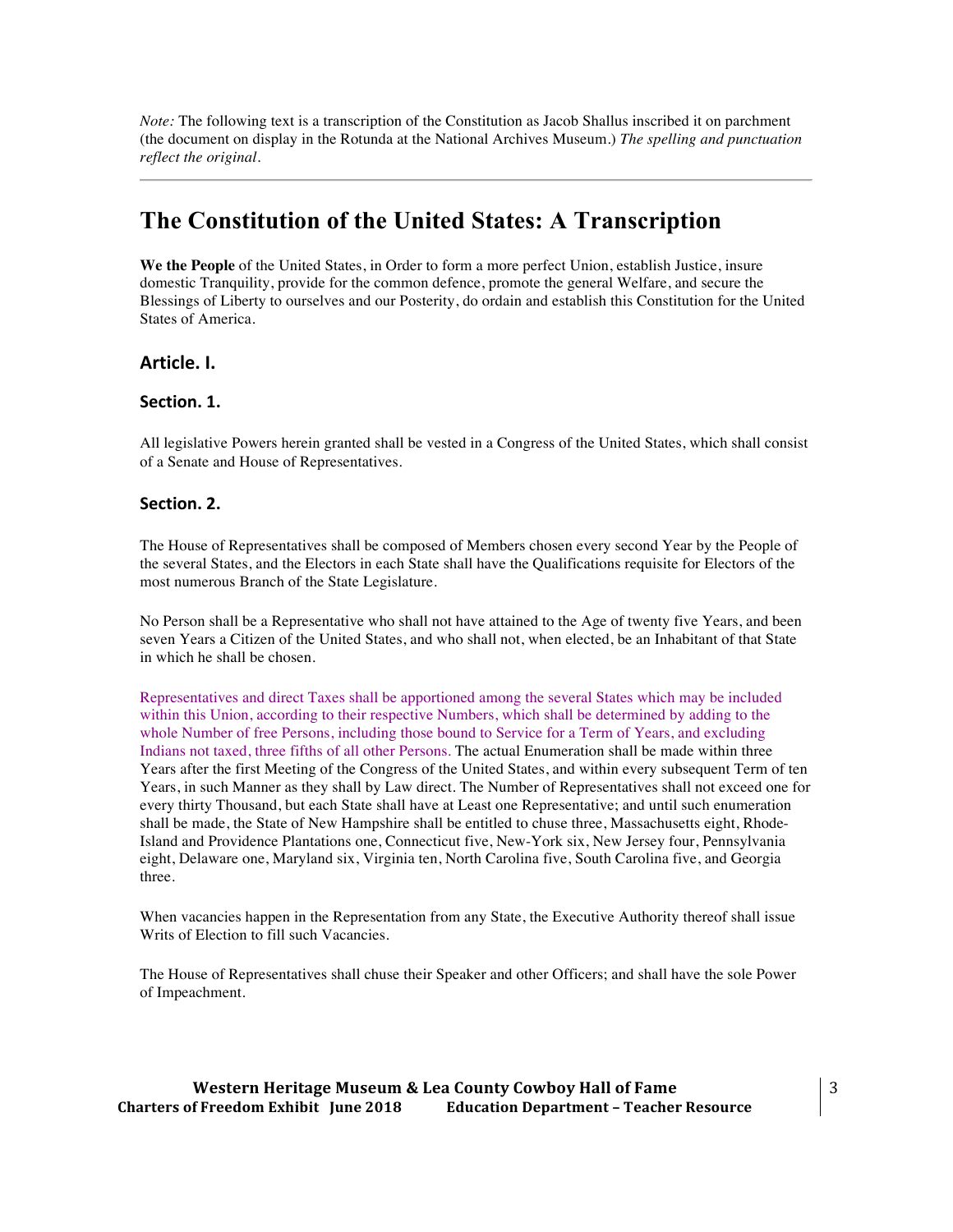## Section. 3.

The Senate of the United States shall be composed of two Senators from each State, chosen by the Legislature thereof, for six Years; and each Senator shall have one Vote.

Immediately after they shall be assembled in Consequence of the first Election, they shall be divided as equally as may be into three Classes. The Seats of the Senators of the first Class shall be vacated at the Expiration of the second Year, of the second Class at the Expiration of the fourth Year, and of the third Class at the Expiration of the sixth Year, so that one third may be chosen every second Year; and if Vacancies happen by Resignation, or otherwise, during the Recess of the Legislature of any State, the Executive thereof may make temporary Appointments until the next Meeting of the Legislature, which shall then fill such Vacancies.

No Person shall be a Senator who shall not have attained to the Age of thirty Years, and been nine Years a Citizen of the United States, and who shall not, when elected, be an Inhabitant of that State for which he shall be chosen.

The Vice President of the United States shall be President of the Senate, but shall have no Vote, unless they be equally divided.

The Senate shall chuse their other Officers, and also a President pro tempore, in the Absence of the Vice President, or when he shall exercise the Office of President of the United States.

The Senate shall have the sole Power to try all Impeachments. When sitting for that Purpose, they shall be on Oath or Affirmation. When the President of the United States is tried, the Chief Justice shall preside: And no Person shall be convicted without the Concurrence of two thirds of the Members present.

Judgment in Cases of Impeachment shall not extend further than to removal from Office, and disqualification to hold and enjoy any Office of honor, Trust or Profit under the United States: but the Party convicted shall nevertheless be liable and subject to Indictment, Trial, Judgment and Punishment, according to Law.

#### Section. 4.

The Times, Places and Manner of holding Elections for Senators and Representatives, shall be prescribed in each State by the Legislature thereof; but the Congress may at any time by Law make or alter such Regulations, except as to the Places of chusing Senators.

The Congress shall assemble at least once in every Year, and such Meeting shall be on the first Monday in December, unless they shall by Law appoint a different Day.

#### Section. 5.

Each House shall be the Judge of the Elections, Returns and Qualifications of its own Members, and a Majority of each shall constitute a Quorum to do Business; but a smaller Number may adjourn from day to day, and may be authorized to compel the Attendance of absent Members, in such Manner, and under such Penalties as each House may provide.

Each House may determine the Rules of its Proceedings, punish its Members for disorderly Behaviour, and, with the Concurrence of two thirds, expel a Member.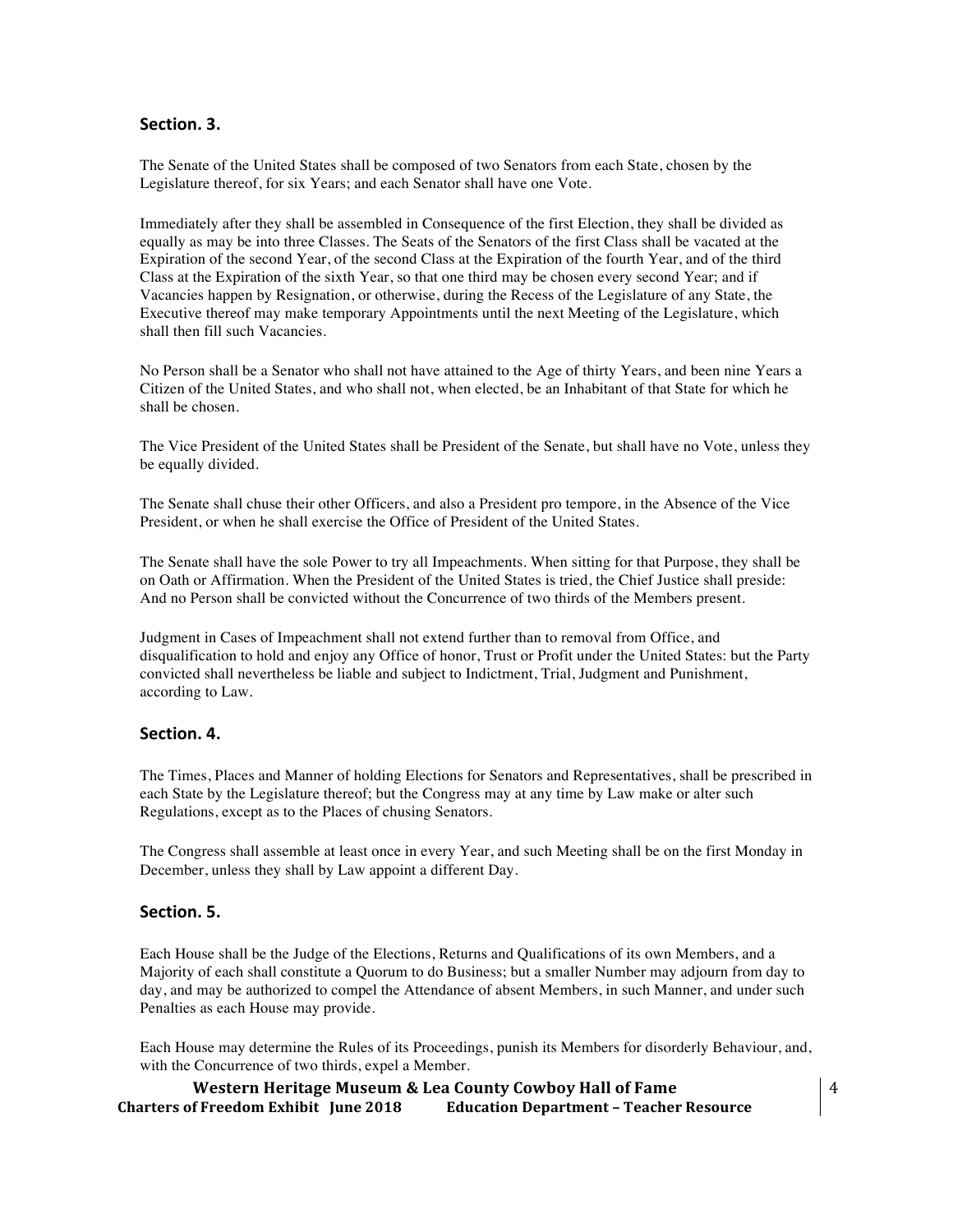Each House shall keep a Journal of its Proceedings, and from time to time publish the same, excepting such Parts as may in their Judgment require Secrecy; and the Yeas and Nays of the Members of either House on any question shall, at the Desire of one fifth of those Present, be entered on the Journal.

Neither House, during the Session of Congress, shall, without the Consent of the other, adjourn for more than three days, nor to any other Place than that in which the two Houses shall be sitting.

#### Section. 6.

The Senators and Representatives shall receive a Compensation for their Services, to be ascertained by Law, and paid out of the Treasury of the United States. They shall in all Cases, except Treason, Felony and Breach of the Peace, be privileged from Arrest during their Attendance at the Session of their respective Houses, and in going to and returning from the same; and for any Speech or Debate in either House, they shall not be questioned in any other Place.

No Senator or Representative shall, during the Time for which he was elected, be appointed to any civil Office under the Authority of the United States, which shall have been created, or the Emoluments whereof shall have been encreased during such time; and no Person holding any Office under the United States, shall be a Member of either House during his Continuance in Office.

#### Section. 7.

All Bills for raising Revenue shall originate in the House of Representatives; but the Senate may propose or concur with Amendments as on other Bills.

Every Bill which shall have passed the House of Representatives and the Senate, shall, before it become a Law, be presented to the President of the United States; If he approve he shall sign it, but if not he shall return it, with his Objections to that House in which it shall have originated, who shall enter the Objections at large on their Journal, and proceed to reconsider it. If after such Reconsideration two thirds of that House shall agree to pass the Bill, it shall be sent, together with the Objections, to the other House, by which it shall likewise be reconsidered, and if approved by two thirds of that House, it shall become a Law. But in all such Cases the Votes of both Houses shall be determined by yeas and Nays, and the Names of the Persons voting for and against the Bill shall be entered on the Journal of each House respectively. If any Bill shall not be returned by the President within ten Days (Sundays excepted) after it shall have been presented to him, the Same shall be a Law, in like Manner as if he had signed it, unless the Congress by their Adjournment prevent its Return, in which Case it shall not be a Law.

Every Order, Resolution, or Vote to which the Concurrence of the Senate and House of Representatives may be necessary (except on a question of Adjournment) shall be presented to the President of the United States; and before the Same shall take Effect, shall be approved by him, or being disapproved by him, shall be repassed by two thirds of the Senate and House of Representatives, according to the Rules and Limitations prescribed in the Case of a Bill.

## Section. 8.

The Congress shall have Power To lay and collect Taxes, Duties, Imposts and Excises, to pay the Debts and provide for the common Defence and general Welfare of the United States; but all Duties, Imposts and Excises shall be uniform throughout the United States;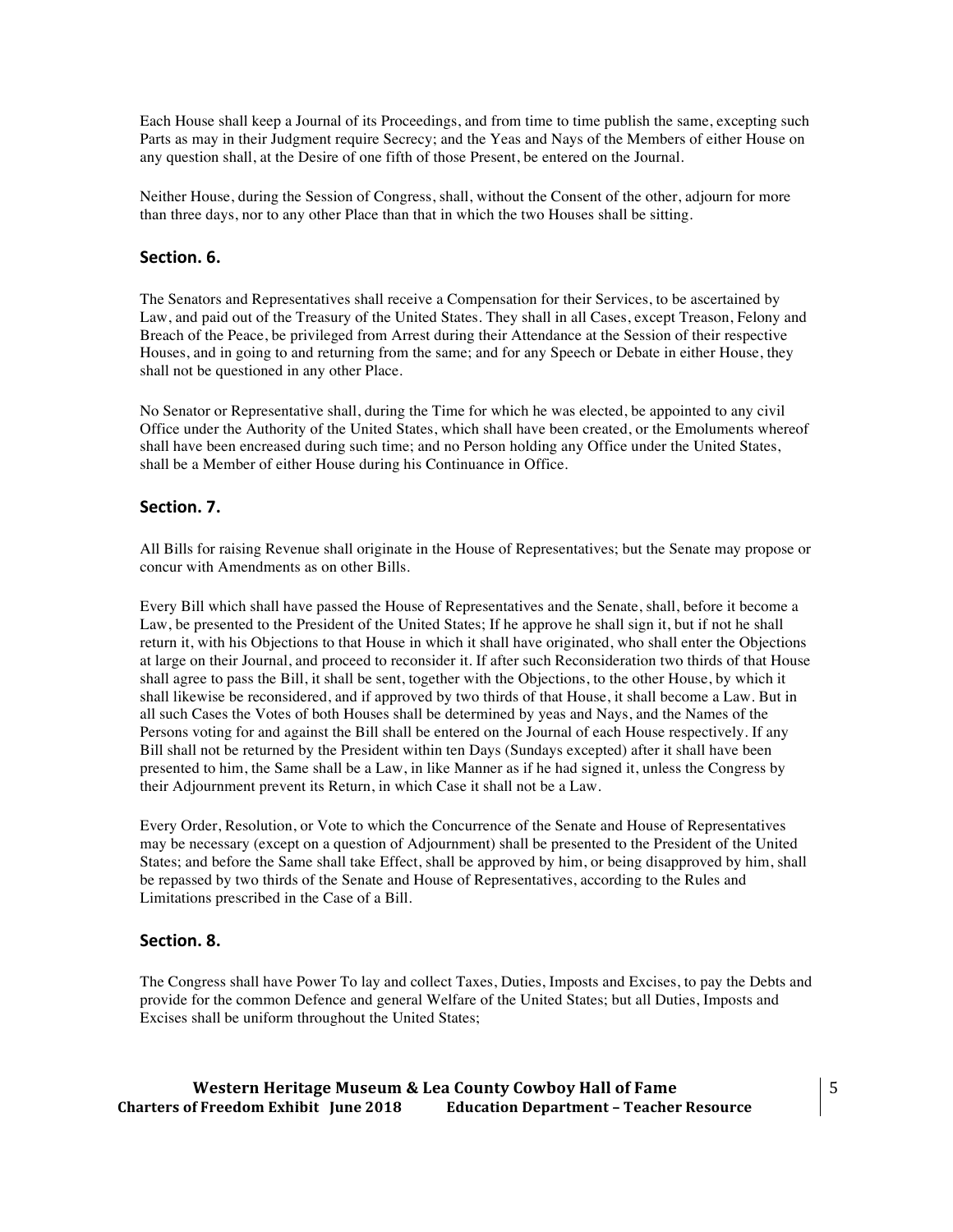To borrow Money on the credit of the United States;

To regulate Commerce with foreign Nations, and among the several States, and with the Indian Tribes;

To establish an uniform Rule of Naturalization, and uniform Laws on the subject of Bankruptcies throughout the United States;

To coin Money, regulate the Value thereof, and of foreign Coin, and fix the Standard of Weights and Measures;

To provide for the Punishment of counterfeiting the Securities and current Coin of the United States;

To establish Post Offices and post Roads;

To promote the Progress of Science and useful Arts, by securing for limited Times to Authors and Inventors the exclusive Right to their respective Writings and Discoveries;

To constitute Tribunals inferior to the supreme Court;

To define and punish Piracies and Felonies committed on the high Seas, and Offences against the Law of Nations;

To declare War, grant Letters of Marque and Reprisal, and make Rules concerning Captures on Land and Water;

To raise and support Armies, but no Appropriation of Money to that Use shall be for a longer Term than two Years;

To provide and maintain a Navy;

To make Rules for the Government and Regulation of the land and naval Forces;

To provide for calling forth the Militia to execute the Laws of the Union, suppress Insurrections and repel Invasions;

To provide for organizing, arming, and disciplining, the Militia, and for governing such Part of them as may be employed in the Service of the United States, reserving to the States respectively, the Appointment of the Officers, and the Authority of training the Militia according to the discipline prescribed by Congress;

To exercise exclusive Legislation in all Cases whatsoever, over such District (not exceeding ten Miles square) as may, by Cession of particular States, and the Acceptance of Congress, become the Seat of the Government of the United States, and to exercise like Authority over all Places purchased by the Consent of the Legislature of the State in which the Same shall be, for the Erection of Forts, Magazines, Arsenals, dock-Yards, and other needful Buildings;—And

To make all Laws which shall be necessary and proper for carrying into Execution the foregoing Powers, and all other Powers vested by this Constitution in the Government of the United States, or in any Department or Officer thereof.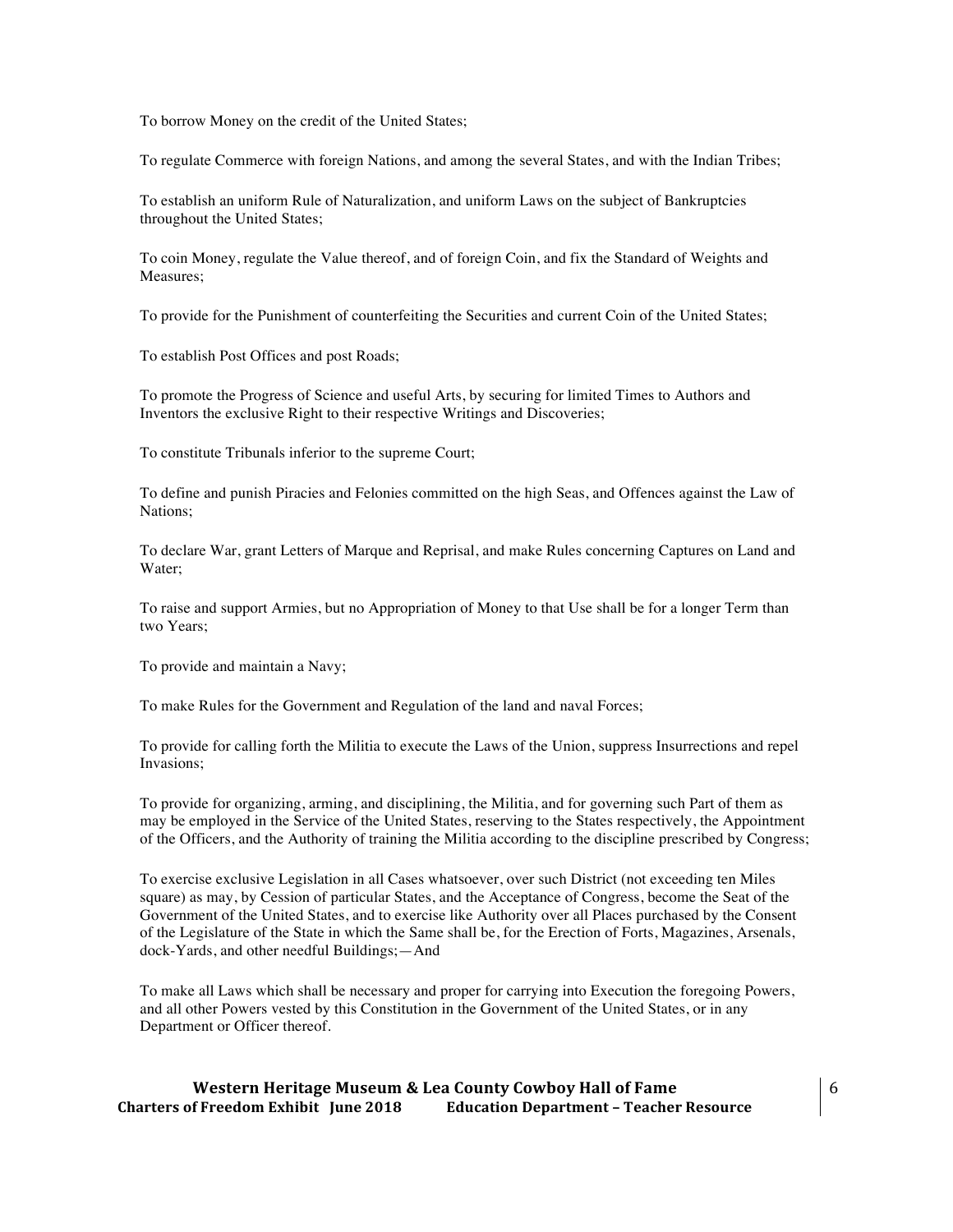#### Section. 9.

The Migration or Importation of such Persons as any of the States now existing shall think proper to admit, shall not be prohibited by the Congress prior to the Year one thousand eight hundred and eight, but a Tax or duty may be imposed on such Importation, not exceeding ten dollars for each Person.

The Privilege of the Writ of Habeas Corpus shall not be suspended, unless when in Cases of Rebellion or Invasion the public Safety may require it.

No Bill of Attainder or ex post facto Law shall be passed.

No Capitation, or other direct, Tax shall be laid, unless in Proportion to the Census or enumeration herein before directed to be taken.

No Tax or Duty shall be laid on Articles exported from any State.

No Preference shall be given by any Regulation of Commerce or Revenue to the Ports of one State over those of another: nor shall Vessels bound to, or from, one State, be obliged to enter, clear, or pay Duties in another.

No Money shall be drawn from the Treasury, but in Consequence of Appropriations made by Law; and a regular Statement and Account of the Receipts and Expenditures of all public Money shall be published from time to time.

No Title of Nobility shall be granted by the United States: And no Person holding any Office of Profit or Trust under them, shall, without the Consent of the Congress, accept of any present, Emolument, Office, or Title, of any kind whatever, from any King, Prince, or foreign State.

#### **Section.)10.**

No State shall enter into any Treaty, Alliance, or Confederation; grant Letters of Marque and Reprisal; coin Money; emit Bills of Credit; make any Thing but gold and silver Coin a Tender in Payment of Debts; pass any Bill of Attainder, ex post facto Law, or Law impairing the Obligation of Contracts, or grant any Title of Nobility.

No State shall, without the Consent of the Congress, lay any Imposts or Duties on Imports or Exports, except what may be absolutely necessary for executing it's inspection Laws: and the net Produce of all Duties and Imposts, laid by any State on Imports or Exports, shall be for the Use of the Treasury of the United States; and all such Laws shall be subject to the Revision and Controul of the Congress.

No State shall, without the Consent of Congress, lay any Duty of Tonnage, keep Troops, or Ships of War in time of Peace, enter into any Agreement or Compact with another State, or with a foreign Power, or engage in War, unless actually invaded, or in such imminent Danger as will not admit of delay.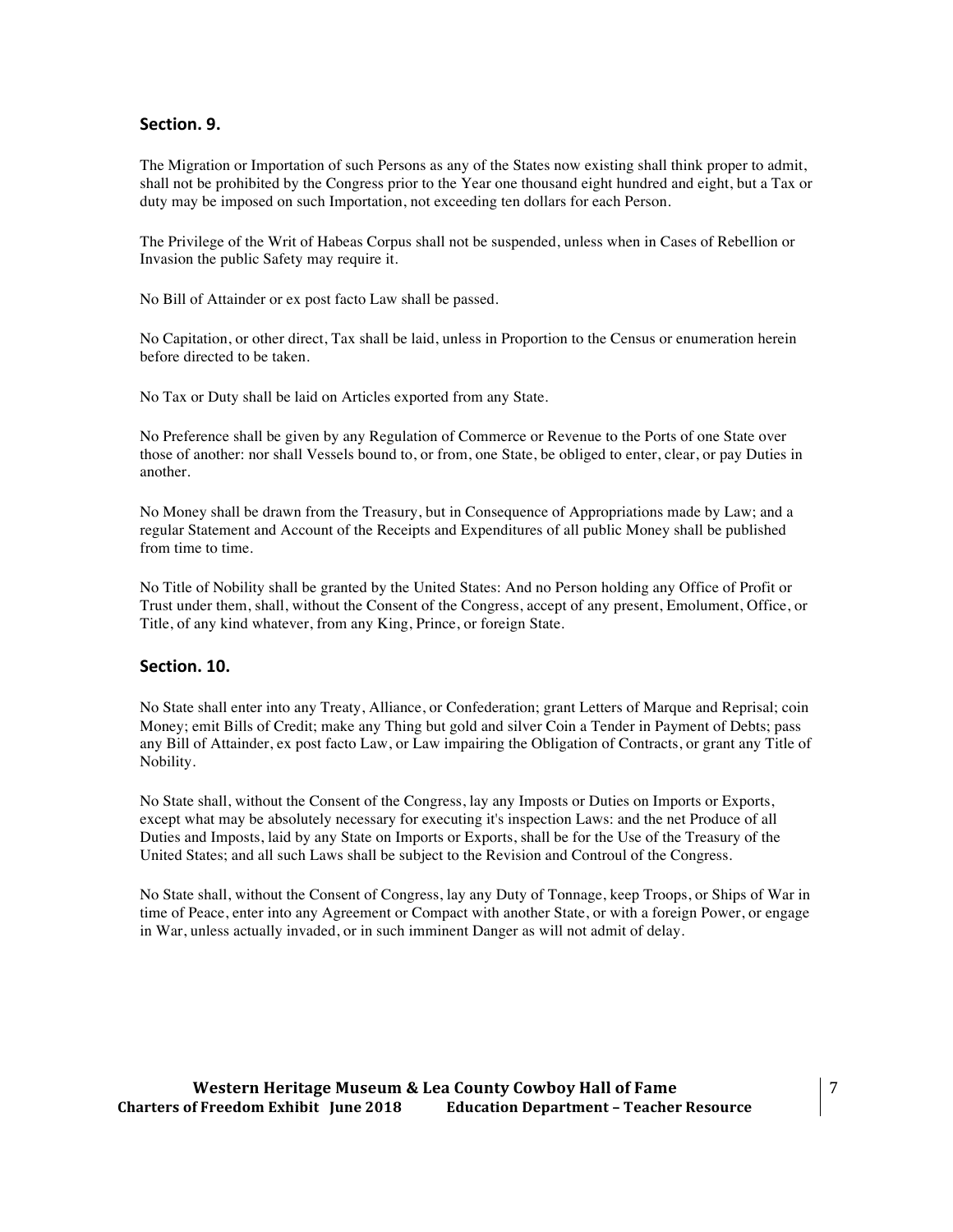# **Article.)II.**

#### Section. 1.

The executive Power shall be vested in a President of the United States of America. He shall hold his Office during the Term of four Years, and, together with the Vice President, chosen for the same Term, be elected, as follows

Each State shall appoint, in such Manner as the Legislature thereof may direct, a Number of Electors, equal to the whole Number of Senators and Representatives to which the State may be entitled in the Congress: but no Senator or Representative, or Person holding an Office of Trust or Profit under the United States, shall be appointed an Elector.

The Electors shall meet in their respective States, and vote by Ballot for two Persons, of whom one at least shall not be an Inhabitant of the same State with themselves. And they shall make a List of all the Persons voted for, and of the Number of Votes for each; which List they shall sign and certify, and transmit sealed to the Seat of the Government of the United States, directed to the President of the Senate. The President of the Senate shall, in the Presence of the Senate and House of Representatives, open all the Certificates, and the Votes shall then be counted. The Person having the greatest Number of Votes shall be the President, if such Number be a Majority of the whole Number of Electors appointed; and if there be more than one who have such Majority, and have an equal Number of Votes, then the House of Representatives shall immediately chuse by Ballot one of them for President; and if no Person have a Majority, then from the five highest on the List the said House shall in like Manner chuse the President. But in chusing the President, the Votes shall be taken by States, the Representation from each State having one Vote; A quorum for this Purpose shall consist of a Member or Members from two thirds of the States, and a Majority of all the States shall be necessary to a Choice. In every Case, after the Choice of the President, the Person having the greatest Number of Votes of the Electors shall be the Vice President. But if there should remain two or more who have equal Votes, the Senate shall chuse from them by Ballot the Vice President.

The Congress may determine the Time of chusing the Electors, and the Day on which they shall give their Votes; which Day shall be the same throughout the United States.

No Person except a natural born Citizen, or a Citizen of the United States, at the time of the Adoption of this Constitution, shall be eligible to the Office of President; neither shall any Person be eligible to that Office who shall not have attained to the Age of thirty five Years, and been fourteen Years a Resident within the United States.

In Case of the Removal of the President from Office, or of his Death, Resignation, or Inability to discharge the Powers and Duties of the said Office, the Same shall devolve on the Vice President, and the Congress may by Law provide for the Case of Removal, Death, Resignation or Inability, both of the President and Vice President, declaring what Officer shall then act as President, and such Officer shall act accordingly, until the Disability be removed, or a President shall be elected.

The President shall, at stated Times, receive for his Services, a Compensation, which shall neither be encreased nor diminished during the Period for which he shall have been elected, and he shall not receive within that Period any other Emolument from the United States, or any of them.

Before he enter on the Execution of his Office, he shall take the following Oath or Affirmation:—"I do solemnly swear (or affirm) that I will faithfully execute the Office of President of the United States, and will to the best of my Ability, preserve, protect and defend the Constitution of the United States."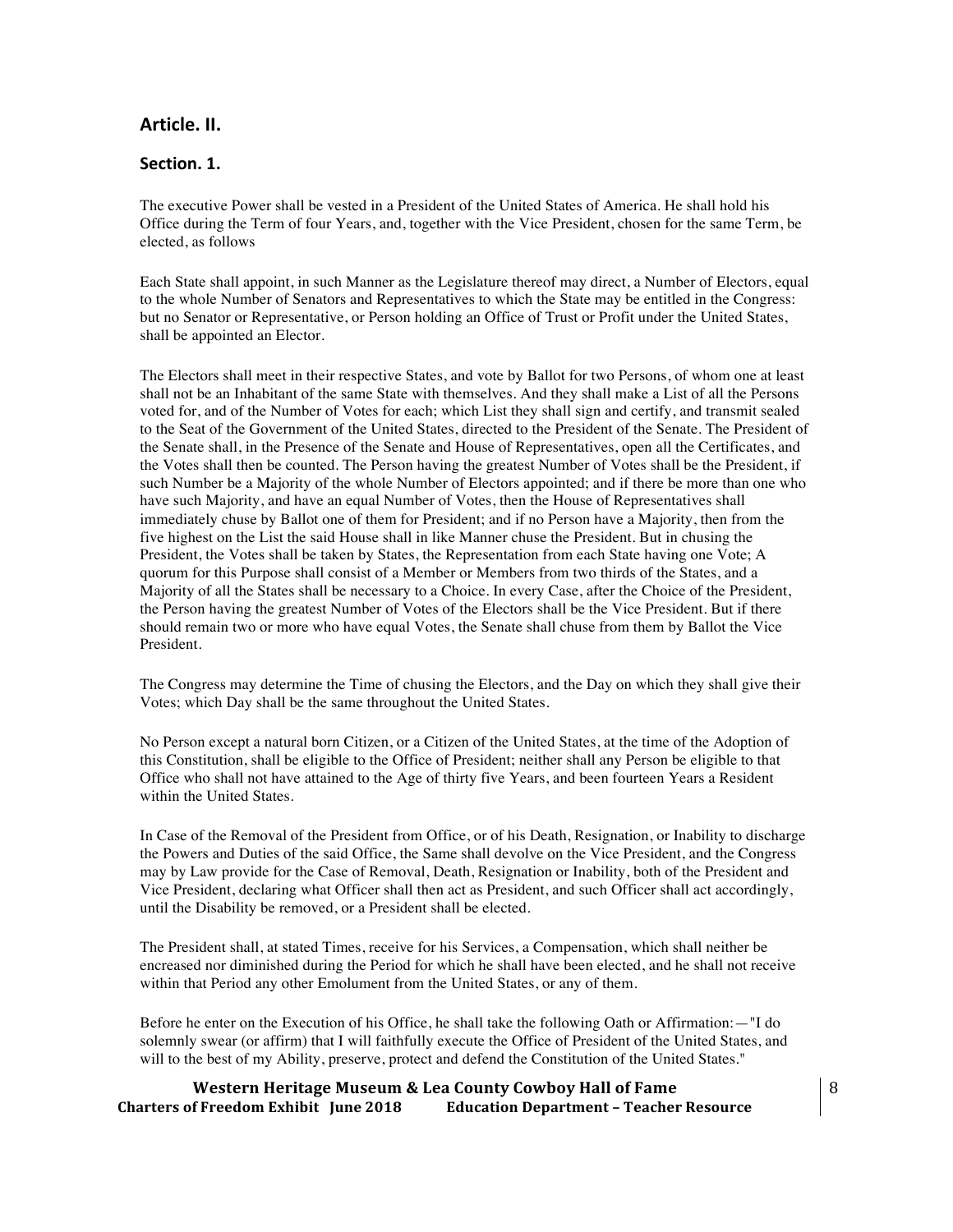#### Section. 2.

The President shall be Commander in Chief of the Army and Navy of the United States, and of the Militia of the several States, when called into the actual Service of the United States; he may require the Opinion, in writing, of the principal Officer in each of the executive Departments, upon any Subject relating to the Duties of their respective Offices, and he shall have Power to grant Reprieves and Pardons for Offences against the United States, except in Cases of Impeachment.

He shall have Power, by and with the Advice and Consent of the Senate, to make Treaties, provided two thirds of the Senators present concur; and he shall nominate, and by and with the Advice and Consent of the Senate, shall appoint Ambassadors, other public Ministers and Consuls, Judges of the supreme Court, and all other Officers of the United States, whose Appointments are not herein otherwise provided for, and which shall be established by Law: but the Congress may by Law vest the Appointment of such inferior Officers, as they think proper, in the President alone, in the Courts of Law, or in the Heads of Departments.

The President shall have Power to fill up all Vacancies that may happen during the Recess of the Senate, by granting Commissions which shall expire at the End of their next Session.

#### Section. 3.

He shall from time to time give to the Congress Information of the State of the Union, and recommend to their Consideration such Measures as he shall judge necessary and expedient; he may, on extraordinary Occasions, convene both Houses, or either of them, and in Case of Disagreement between them, with Respect to the Time of Adjournment, he may adjourn them to such Time as he shall think proper; he shall receive Ambassadors and other public Ministers; he shall take Care that the Laws be faithfully executed, and shall Commission all the Officers of the United States.

#### Section. 4.

The President, Vice President and all civil Officers of the United States, shall be removed from Office on Impeachment for, and Conviction of, Treason, Bribery, or other high Crimes and Misdemeanors.

#### **Article)III.**

#### Section. 1.

The judicial Power of the United States, shall be vested in one supreme Court, and in such inferior Courts as the Congress may from time to time ordain and establish. The Judges, both of the supreme and inferior Courts, shall hold their Offices during good Behaviour, and shall, at stated Times, receive for their Services, a Compensation, which shall not be diminished during their Continuance in Office.

#### Section. 2.

The judicial Power shall extend to all Cases, in Law and Equity, arising under this Constitution, the Laws of the United States, and Treaties made, or which shall be made, under their Authority;—to all Cases affecting Ambassadors, other public Ministers and Consuls;—to all Cases of admiralty and maritime Jurisdiction;—to Controversies to which the United States shall be a Party;—to Controversies between two or more States;— between a State and Citizens of another State,—between Citizens of different States,—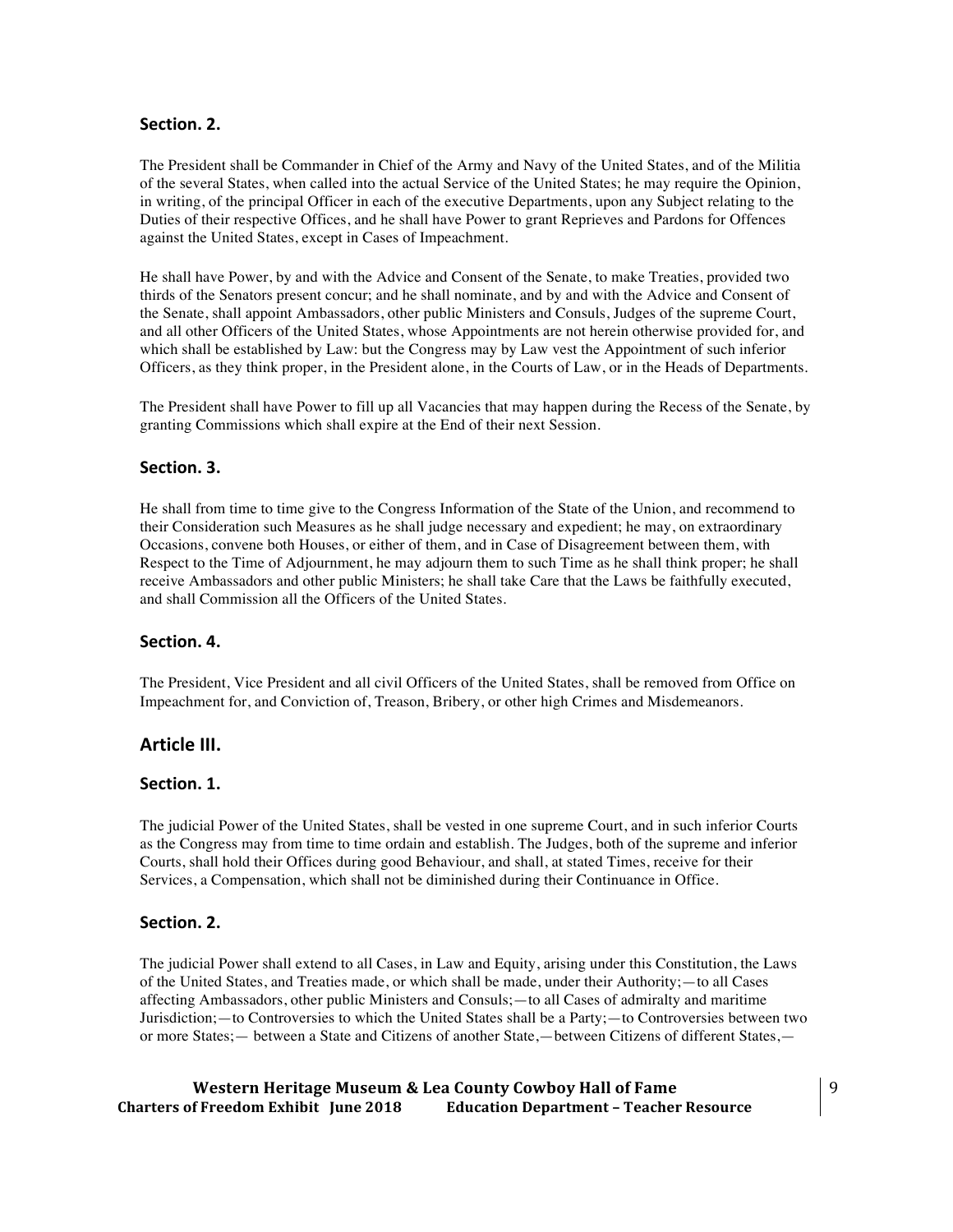between Citizens of the same State claiming Lands under Grants of different States, and between a State, or the Citizens thereof, and foreign States, Citizens or Subjects.

In all Cases affecting Ambassadors, other public Ministers and Consuls, and those in which a State shall be Party, the supreme Court shall have original Jurisdiction. In all the other Cases before mentioned, the supreme Court shall have appellate Jurisdiction, both as to Law and Fact, with such Exceptions, and under such Regulations as the Congress shall make.

The Trial of all Crimes, except in Cases of Impeachment, shall be by Jury; and such Trial shall be held in the State where the said Crimes shall have been committed; but when not committed within any State, the Trial shall be at such Place or Places as the Congress may by Law have directed.

## Section. 3.

Treason against the United States, shall consist only in levying War against them, or in adhering to their Enemies, giving them Aid and Comfort. No Person shall be convicted of Treason unless on the Testimony of two Witnesses to the same overt Act, or on Confession in open Court.

The Congress shall have Power to declare the Punishment of Treason, but no Attainder of Treason shall work Corruption of Blood, or Forfeiture except during the Life of the Person attainted.

#### **Article.)IV.**

#### Section. 1.

Full Faith and Credit shall be given in each State to the public Acts, Records, and judicial Proceedings of every other State. And the Congress may by general Laws prescribe the Manner in which such Acts, Records and Proceedings shall be proved, and the Effect thereof.

#### Section. 2.

The Citizens of each State shall be entitled to all Privileges and Immunities of Citizens in the several States.

A Person charged in any State with Treason, Felony, or other Crime, who shall flee from Justice, and be found in another State, shall on Demand of the executive Authority of the State from which he fled, be delivered up, to be removed to the State having Jurisdiction of the Crime.

No Person held to Service or Labour in one State, under the Laws thereof, escaping into another, shall, in Consequence of any Law or Regulation therein, be discharged from such Service or Labour, but shall be delivered up on Claim of the Party to whom such Service or Labour may be due.

## Section. 3.

New States may be admitted by the Congress into this Union; but no new State shall be formed or erected within the Jurisdiction of any other State; nor any State be formed by the Junction of two or more States, or Parts of States, without the Consent of the Legislatures of the States concerned as well as of the Congress.